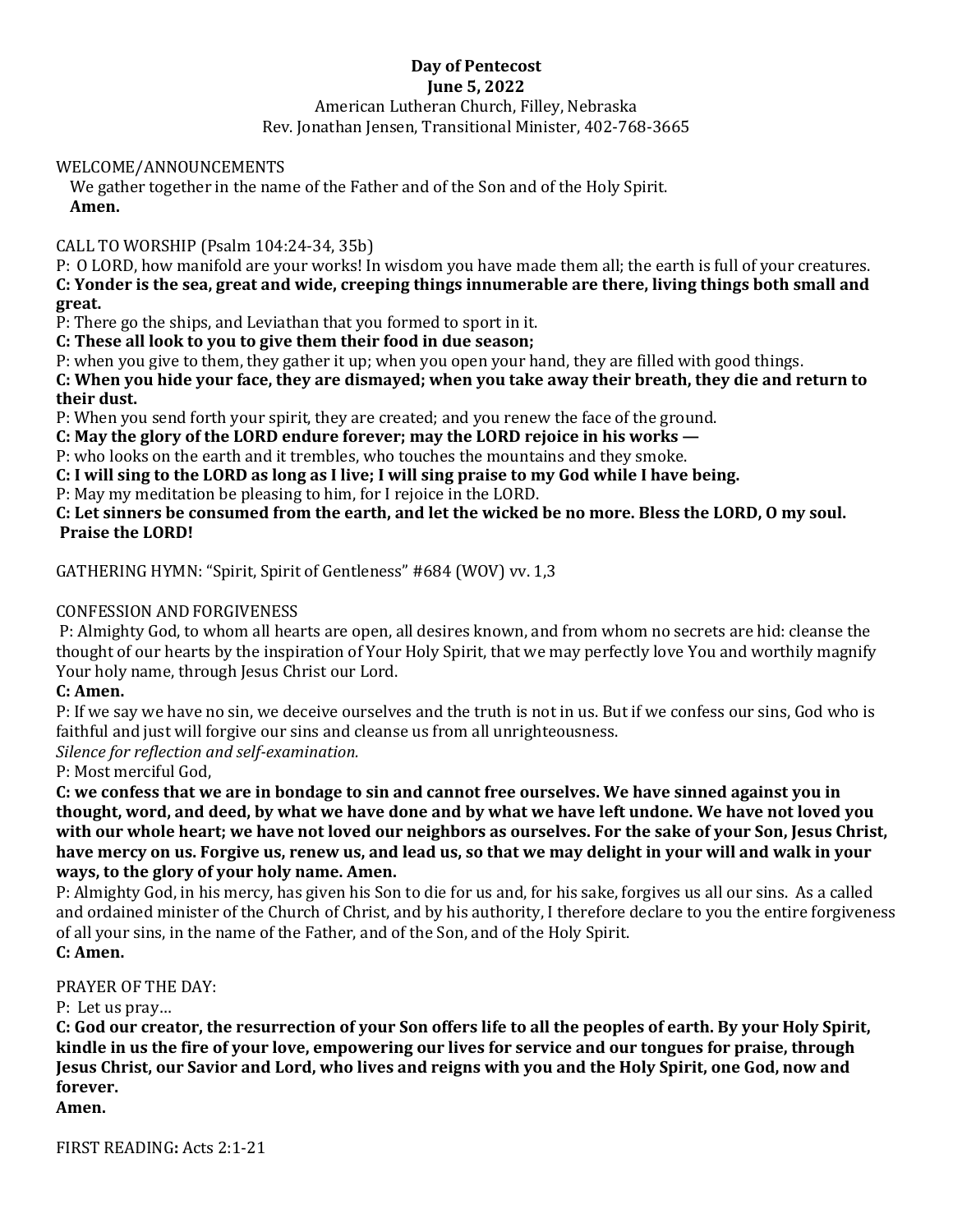<sup>1</sup>When the day of Pentecost had come, [the apostles] were all together in one place. <sup>2</sup>And suddenly from heaven there came a sound like the rush of a violent wind, and it filled the entire house where they were sitting. <sup>3</sup>Divided tongues, as of fire, appeared among them, and a tongue rested on each of them. <sup>4</sup>All of them were filled with the Holy Spirit and began to speak in other languages, as the Spirit gave them ability. <sup>5</sup>Now there were devout Jews from every nation under heaven living in Jerusalem. <sup>6</sup>And at this sound the crowd gathered and was bewildered, because each one heard them speaking in the native language of each. <sup>7</sup>Amazed and astonished, they asked, "Are not all these who are speaking Galileans? <sup>8</sup>And how is it that we hear, each of us, in our own native language? <sup>9</sup>Parthians, Medes, Elamites, and residents of Mesopotamia, Judea and Cappadocia, Pontus and Asia, <sup>10</sup>Phrygia and Pamphylia, Egypt and the parts of Libya belonging to Cyrene, and visitors from Rome, both Jews and proselytes, <sup>11</sup>Cretans and Arabs—in our own languages we hear them speaking about God's deeds of power." <sup>12</sup>All were amazed and perplexed, saying to one another, "What does this mean?" <sup>13</sup>But others sneered and said, "They are filled with new wine." <sup>14</sup>But Peter, standing with the eleven, raised his voice and addressed them, "Men of Judea and all who live in Jerusalem, let this be known to you, and listen to what I say. <sup>15</sup>Indeed, these are not drunk, as you suppose, for it is only nine o'clock in the morning. <sup>16</sup>No, this is what was spoken through the prophet Joel: <sup>17</sup>'In the last days it will be, God declares, that I will pour out my Spirit upon all flesh, and your sons and your daughters shall prophesy, and your young men shall see visions, and your old men shall dream dreams. <sup>18</sup>Even upon my slaves, both men and women, in those days I will pour out my Spirit; and they shall prophesy. <sup>19</sup>And I will show portents in the heaven above and signs on the earth below, blood, and fire, and smoky mist. <sup>20</sup>The sun shall be turned to darkness and the moon to blood, before the coming of the Lord's great and glorious day. <sup>21</sup>Then everyone who calls on the name of the Lord shall be saved.'"

## SECOND READING: Romans 8:14-17

<sup>14</sup>For all who are led by the Spirit of God are children of God. <sup>15</sup>For you did not receive a spirit of slavery to fall back into fear, but you have received a spirit of adoption. When we cry, "Abba! Father!" <sup>16</sup>it is that very Spirit bearing witness with our spirit that we are children of God, 17and if children, then heirs, heirs of God and joint heirs with Christ—if, in fact, we suffer with him so that we may also be glorified with him.

## CHILDREN'S MESSAGE *(Noisy offering is taken at this time.)*

## GOSPEL: John 14:8-17 [25-27]

<sup>8</sup>Philip said to [Jesus,] "Lord, show us the Father, and we will be satisfied." <sup>9</sup>Jesus said to him, "Have I been with you all this time, Philip, and you still do not know me? Whoever has seen me has seen the Father. How can you say, 'Show us the Father'? <sup>10</sup>Do you not believe that I am in the Father and the Father is in me? The words that I say to you I do not speak on my own; but the Father who dwells in me does his works. <sup>11</sup>Believe me that I am in the Father and the Father is in me; but if you do not, then believe me because of the works themselves. <sup>12</sup>Very truly, I tell you, the one who believes in me will also do the works that I do and, in fact, will do greater works than these, because I am going to the Father. <sup>13</sup>I will do whatever you ask in my name, so that the Father may be glorified in the Son. <sup>14</sup>If in my name you ask me for anything, I will do it. <sup>15</sup>"If you love me, you will keep my commandments. <sup>16</sup>And I will ask the Father, and he will give you another Advocate, to be with you forever. <sup>17</sup>This is the Spirit of truth, whom the world cannot receive, because it neither sees him nor knows him. You know him, because he abides with you, and he will be in you. [25"] have said these things to you while I am still with you. 26But the Advocate, the Holy Spirit, whom the Father will send in my name, will teach you everything, and remind you of all that I have said to you. <sup>27</sup>Peace I leave with you; my peace I give to you. I do not give to you as the world gives. Do not let your hearts be troubled, and do not let them be afraid."]

MESSAGE Pastor Jonathan Jensen

HYMN OF THE DAY: "Pentecost Hymn" (sung to the tune of "Immortal, Invisible") *Offerings will be received at this time.*

**1. You've poured out Your Spirit, Great Father of Life. Your presence, Your power, the Spirit of Christ. The fruit of His triumph, the breath of His love. The proof He has risen and reigns now above.**

**2. Your promise is given in wind and in flame. With lives now ignited to burn in Your name. Now loving, now holy, now bold in the truth, Your body, Your people are one, Lord, in You.**

**3. We praise You, our Father, the Fountain of Life, for comfort and challenge, for purpose and light. In love we will share all the gifts You provide, that all may be blessed and our Lord glorified.**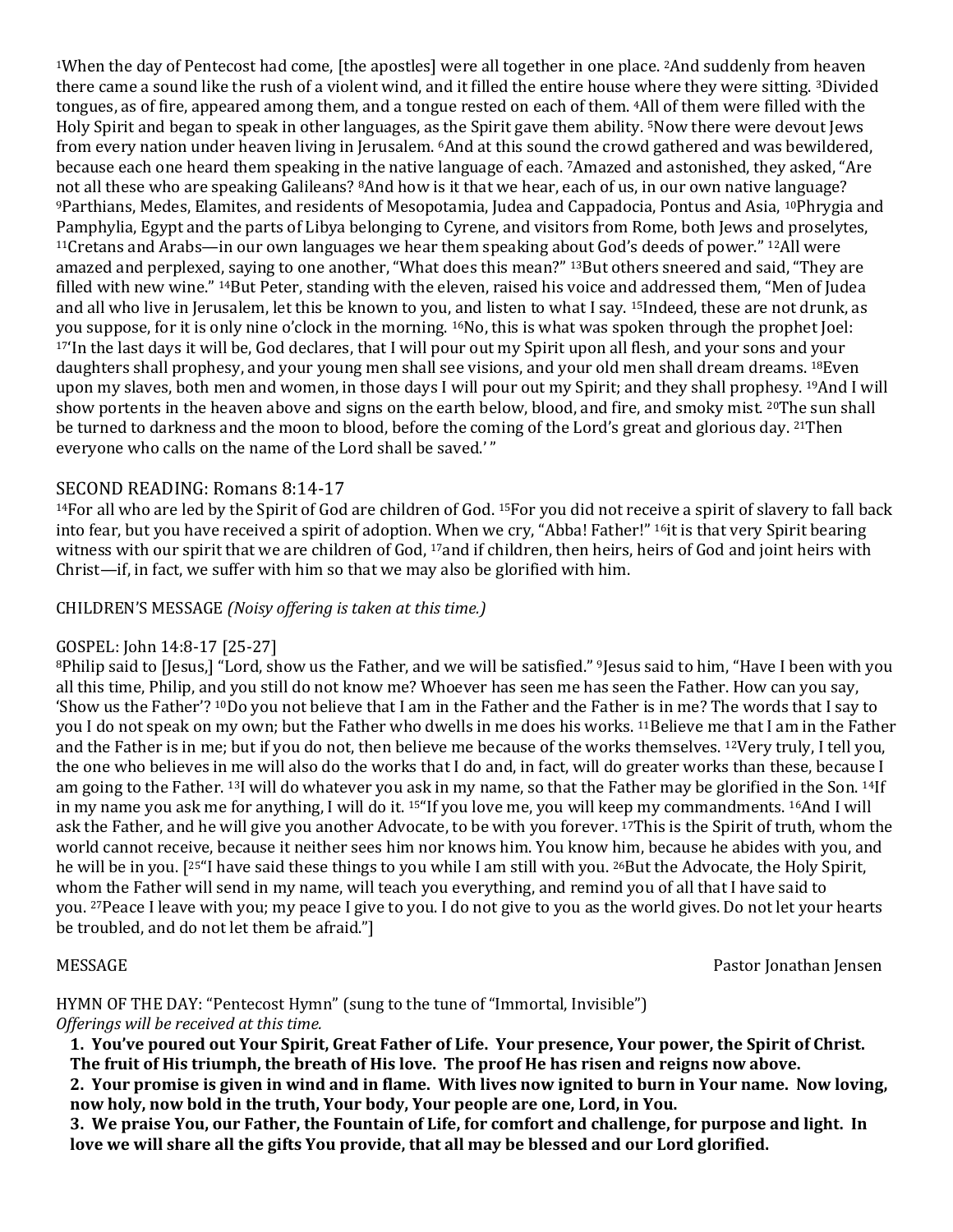#### **4. Your challenge is sounding. Our calling is clear: to live out a gospel the needy can hear. Lord, help us to go till all people have heard; and touch every life with the love of the Lord**.

Words by Ken Bible, Music: Welsh Hymn Tune; harm. by John Roberts, © 2004 by LNWhymns.com. CCLI Song #4243432.

#### OFFERING PRAYER

#### P: Merciful Father,

**C: we offer with joy and thanksgiving what you have first given us, ourselves, our time, and our possessions, signs of your gracious love. Receive them for the sake of him who offered himself for us, Jesus Christ our Lord. Amen.**

#### APOSTLES' CREED

**I believe in God, the Father almighty, creator of heaven and earth. I believe in Jesus Christ, his only Son, our Lord. He was conceived by the power of the Holy Spirit and born of the virgin Mary. He suffered under Pontius Pilate, was crucified, died, and was buried. He descended into hell. On the third day he rose again. He ascended into heaven and is seated at the right hand of the Father. He will come again to judge the living and the dead. I believe in the Holy Spirit, the holy catholic church, the communion of saints, the forgiveness of sins, the resurrection of the body, and the life everlasting. Amen.**

#### PRAYERS OF THE PEOPLE

P: Set free from captivity to sin and death, we pray to the God of resurrection for the church, people in need, and all of creation.

#### *A brief silence.*

P: Holy Living One, Holy Moving One, burst open our locked doors, and by your Spirit drive us out into the world proclaiming your mighty deeds. Direct our words and actions, trusting the Advocate abiding in and among us. God, in your mercy,

#### **C: hear our prayer.**

P: Feed and care for creatures that remain hidden to us yet contribute to the vibrancy of your creation. Train us to interact with creation from a place of wonder, awe, and reverence. God, in your mercy,

#### **C: hear our prayer.**

P: Send your Spirit to places where language is a barrier to justice and mercy for those who seek it. Bless the work of translators, interpreters, and teachers. Promote understanding for the sake of those longing for true freedom and peace. God, in your mercy,

#### **C: hear our prayer.**

P: Comfort all who live in constant fear and any who are suffering. Remind them that your Spirit has made them your children and that they are never far from your glory. God, in your mercy,

#### **C: hear our prayer.**

P: Guide all bishops, pastors, missionaries, and other ministers of the gospel. Foster our relationships with partner synods and local ministry partners, that our visions and actions are Spirit-led. God, in your mercy,

#### **C: hear our prayer.**

P: Gather your people across regions, nations, and lands. Root our common life in the life, death, and resurrection of Christ, and by your Spirit bind us together with all the saints who have gone before us. God, in your mercy,

#### **C: hear our prayer.**

P: In your mercy, O God, respond to these prayers, and renew us by your life-giving Spirit; through Jesus Christ, our Savior.

#### **C: Amen.**

#### THE GREAT THANKSGIVING

- P: The Lord be with you.
- **C: And also with you.**
- P: Lift up your hearts.

#### **C: We lift them to the Lord.**

P: Let us give thanks to the Lord our God.

#### **C: It is right to give him thanks and praise.**

P: It is indeed right and salutary that we should at all times and in all places offer thanks and praise to you, O Lord, holy Father, through Christ our Lord; who rose beyond the bounds of death and, on this day, as he had promised,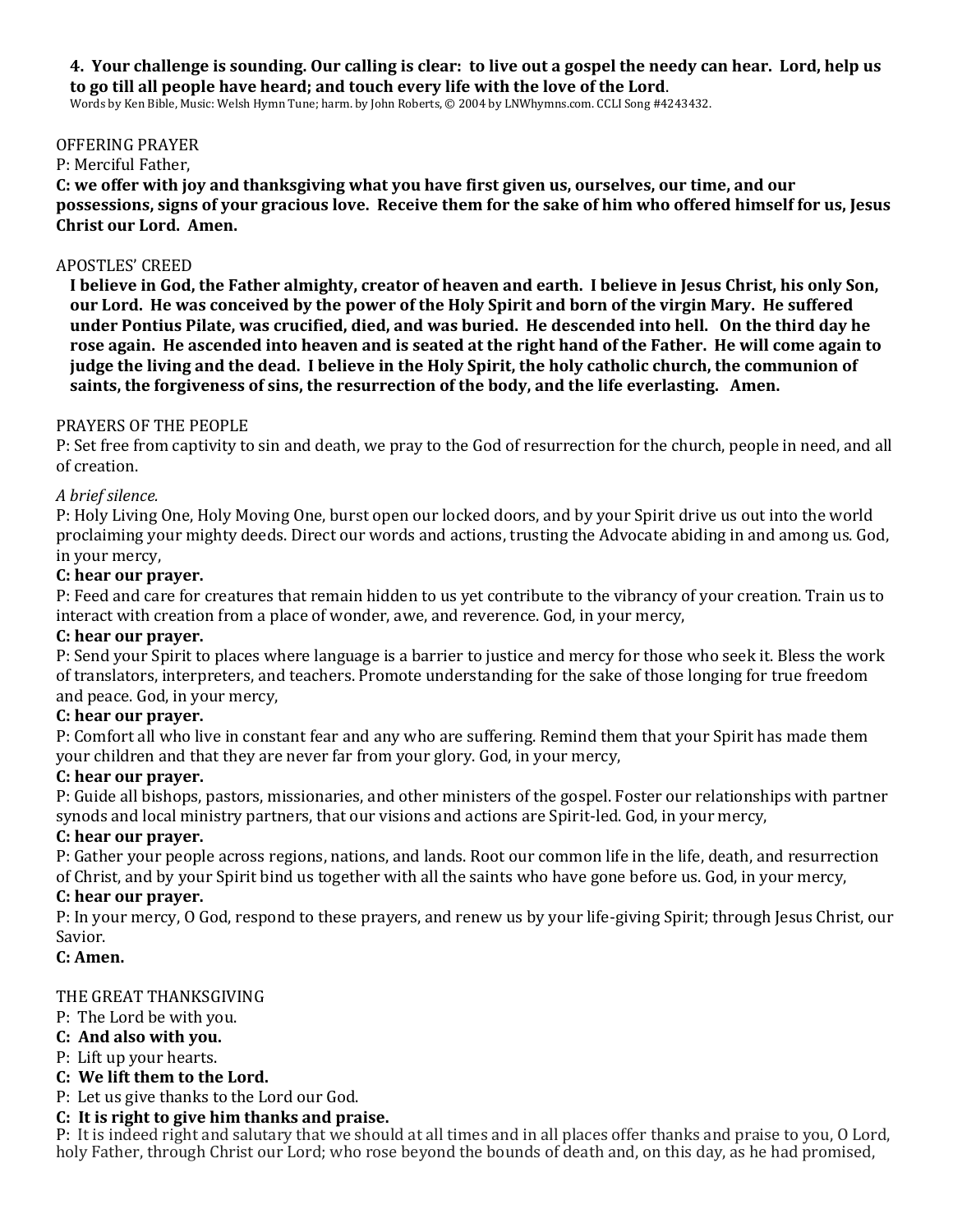poured out your Spirit of life and power upon the chosen disciples. At this the whole earth exults in boundless joy. And so, with the Church on earth and the hosts of heaven, we praise your name and join their unending hymn: **All:** *(sung)* **Holy, holy, holy Lord, God of power and might: Heaven and earth are full of your glory. Hosanna. Hosanna. Hosanna in the highest. Blessed is he who comes in the name of the Lord. Hosanna in the highest.**

## WORDS OF INSTITUTION

P: In the night in which he was betrayed, our Lord Jesus took bread, and gave thanks; broke it, and gave it to his disciples, saying: Take and eat; this is my body, given for you. Do this for the remembrance of me. Again, after supper, he took the cup, gave thanks, and gave it for all to drink, saying: This cup is the new covenant in my blood, shed for you and for all people for the forgiveness of sin. Do this for the remembrance of me

#### THE LORD'S PRAYER

**Our Father who art in heaven, hallowed be thy name, thy kingdom come, thy will be done, on earth as it is in heaven. Give us this day our daily bread; and forgive us our trespasses, as we forgive those who trespass against us; and lead us not into temptation, but deliver us from evil. For thine is the kingdom, and the power, and the glory, forever and ever. Amen.**

THE DISTRIBUTION COMMUNION HYMNS: "Lamb of God" p. 72, "Blessed Assurance" #699 (WOV), "What Feast of Love" #701 (WOV)

#### POST-COMMUNION BLESSING

P: The body and blood of our Lord Jesus Christ strengthen you and keep you in his grace. **C: Amen.**

#### POST-COMMUNION PRAYER

P: Let us pray.

**ALL: We give you thanks, generous God, for in this bread and cup we have tasted the new heaven and earth where hunger and thirst are no more. Send us from this table as witnesses to the resurrection, that through our lives, all may know life in Jesus' name.**

**Amen.**

#### BENEDICTION

P: May the Lord bless you and keep you. May his face shine upon you with grace and mercy. May He look upon you with favor and grant you peace. In the name of the Father, Son and Holy Spirit. **C: Amen.**

SENDING HYMN**:** "Spirit Of The Living God" #195 (OSB)

#### **SENDING**

P: Go in peace. Serve the Lord. **C: Thanks be to God!**

#### **\*\*\*\*\***

Permission to reprint/podcast/stream portions of this service obtained from One License with license #A-724367, CCLI with license #2497574 and Augsburg Fortress License #13855-L. Excerpts of this service are taken by permission from "Worship Resources, Making it Work in the Parish" by Rev. Jerry Nelson. \*\*\*\*\*

**WELCOME TO WORSHIP!** It's wonderful to gather as the body of Christ to worship and give thanks to God! Thanks be to God for all of you here! If you are a visitor, please sign the guest book and feel welcome to come again. You are invited to come downstairs for refreshments and fellowship following worship.

**REMEMBER IN YOUR PRAYERS:** Elva Parde and our shut-ins.